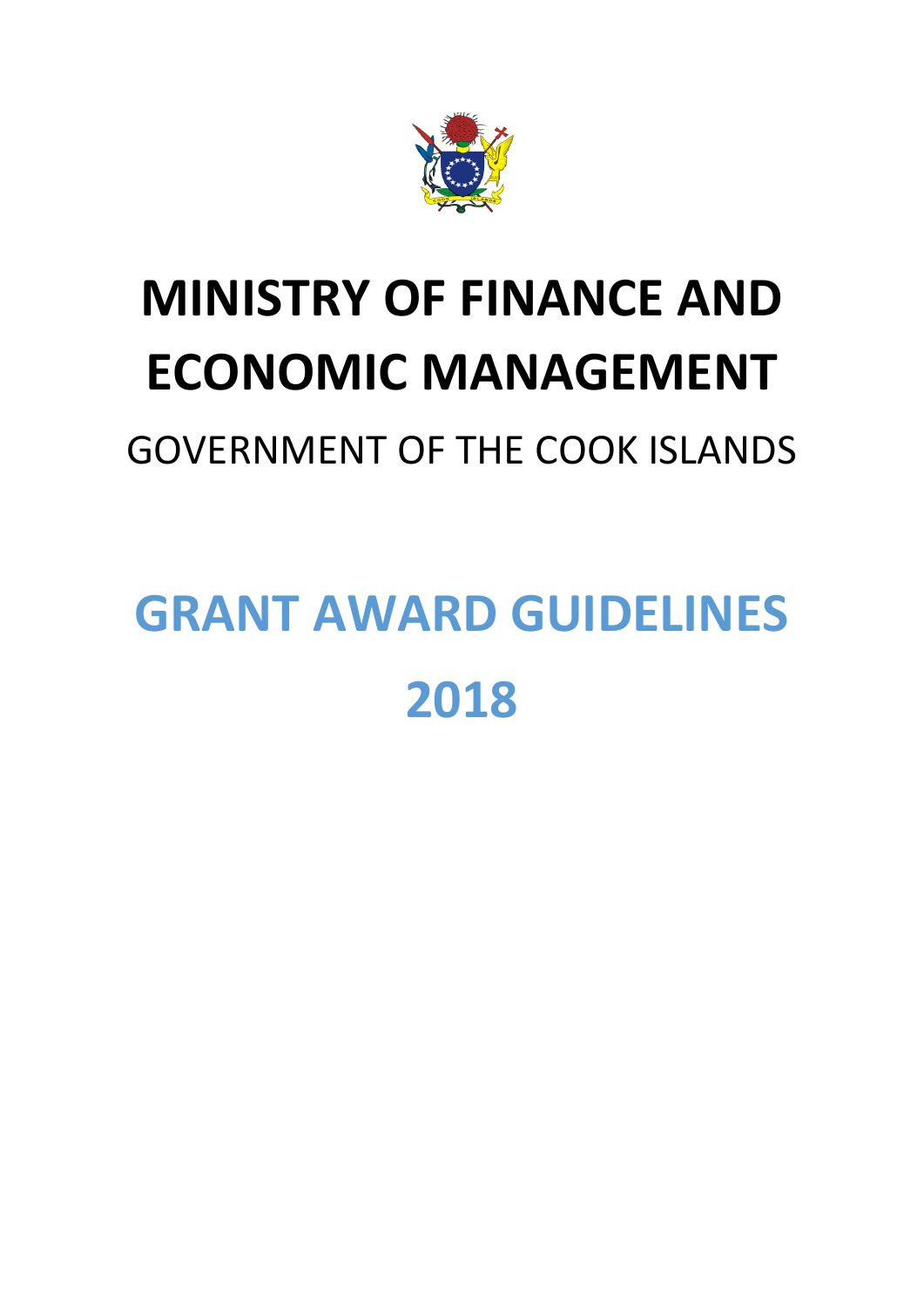## **INFORMATION FOR APPLICANTS**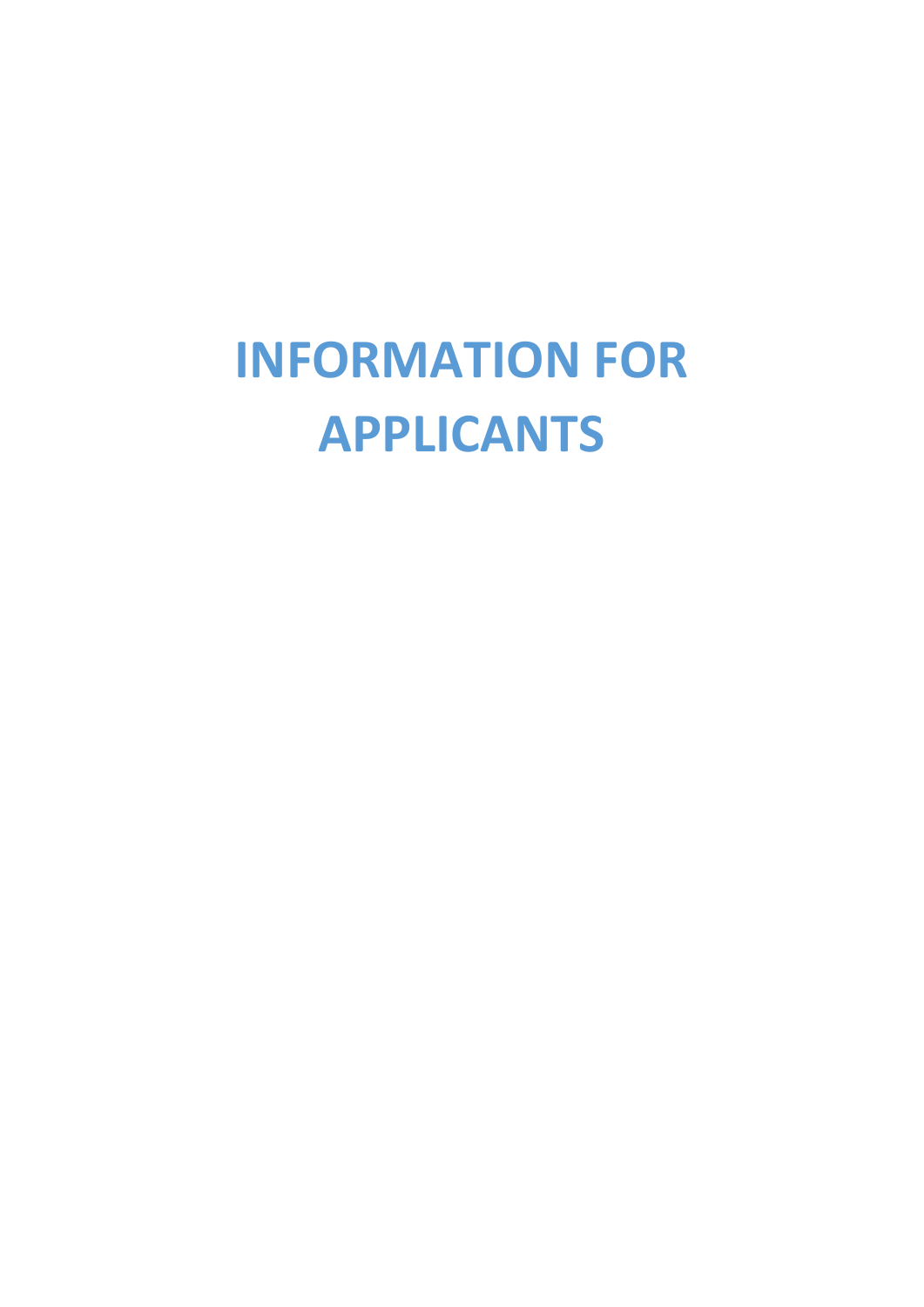#### **INTRODUCTION**

This document outlines the requirements that applicants must consider when accessing a grant that is administered by the Ministry of Finance and Economic Management (MFEM).

#### **WHAT IS A GRANT?**

A grant is a way the Government funds your ideas and projects to provide public services, stimulate the economy, and build resilience to climate change and disasters.

#### **THE GRANT LIFECYCLE**

The grant cycle follows a linear lifecycle that includes creating funding opportunity, applying, making award decisions, and successfully implementing the award.

The specific actions along the lifecycle are grouped into three main phases.

- 1. Pre-Award Phase Funding Opportunities and Application Review
- 2. Award Phase Award Decision and Notifications
- 3. Post Award Implementation, Reporting and Closeout

#### **PRE-AWARD PHASE**

The pre-award phase represents the beginning of the grant life-cycle, which includes announcing opportunities, submitting applications, and reviewing applications.

#### **FUNDING OPPORTUNITY ANNOUNCEMENT**

The MFEM will publish Grant opportunities when these are available. This is noting that some grant opportunities have specific timeframes for application, while others, have no fixed timeframes.

Publishing Grant opportunities will include how to access the pertinent information and requirements for an applicant to assess their eligibility, competency, and interest in the funding opportunity.

The funding opportunities will be published on the MFEM website, under the Development tab, on the Development Coordination Division facebook page, and in the local media.

#### **COMPLETING YOUR APPLICATION**

Before jumping into the process and filing out the application, you (i.e. the organisation), should spend time analysing your own capabilities, as compared to the specific eligibility and technical requirements detailed in the application instructions. This could be in the format of the Concept Note in Te Tarai Vaka, or in the instance of the Green Climate Fund, Adaptation Fund or any other Fund that MFEM determines, the required structure for such funds.

Grant awards will only be provided to organisation's who are registered under the Incorporated Societies Act 1994, and its subsequent amendments; and agencies who have been legally mandated to conduct activities relevant to a grant award application.

Your application must also include a copy of your organisation's bank account summary. This is to help validate that your organisation is operational and conducts financial transactions.

The application process may be lengthy, particularly if you are progressed to the 'Planning' stage. But this is critical when considering the importance of carrying out the related work and the competition that you may face for funding.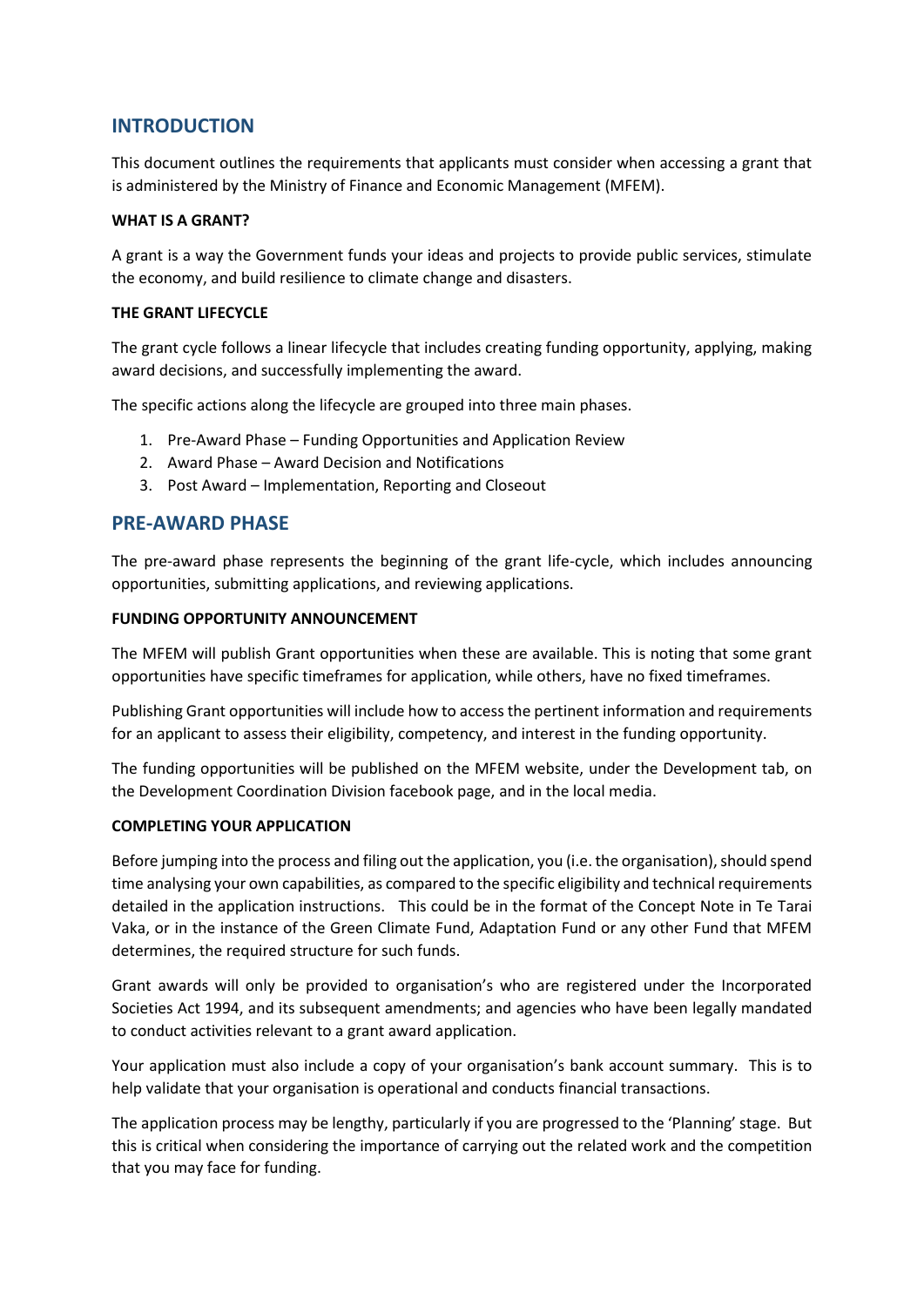While specific steps vary depending on the type of grant that you are applying for, major components of the 'Concept' and 'Planning' stages, includes developing your ideas, conducting research, writing your concept and breaking this down further in the 'Planning' stage.

In developing your Concept, you must follow the Te Tarai Vaka Activity Management System. You must also note that when applying for support from the Green Climate Fund (GCF), Adaptation Fund, or any other fund that MFEM so designates, that you will be required to submit further information.

Any submission includes careful consideration of any environmental and social risks and impacts, as per the MFEM Environmental and Social Safeguards Framework. Where there are gender implications, you must consider the MFEM Gender Policy, in particular its tools, to determine the risks and impacts, and required mechanisms to address these. You should contact MFEM if you have any further queries.

Submissions of a project Concept should be made to the Budget, and the Development Coordination Divisions of the MFEM.

It is important to note, that if you are applying for GCF support, you are required to first approach the National Designated Authority (NDA), which is the Director of the Climate Change Cook Islands, a division within the Office of the Prime Minister.

Should it be identified that the MFEM may be the Accredited Entity for your project, then you must comply with the MFEM processes, including the implementation of the MFEM's Environmental and Social Safeguards Framework and Gender Policy and tools requirements.

#### **APPLICATION REVIEW PROCESS**

Where there is an application submission deadline, once it passes, the Technical Appraisal Team (also acting as the Grant Award Evaluation Committee), get to work, reviewing the applications. The specific process for reviewing an application may vary, based on the type of award, and the specific requirements.

The generally applicable steps are as follows:

- 1) Initial screening to ensure that the application is complete and qualifies for the grant. If basic requirements are not met, your application is likely to be rejected.
- 2) Programmatic review and assessment of the substance of your application. This stage includes review of the Environmental and Social safeguard risks and impacts. Again, this stage varies depending on the type of proposed project and grant.
- 3) Financial review of cost of your application. While an application may have the technical and programmatic capability, your budget also needs to be well-documented and reflect the requirements of the grant program.
- 4) Recommendations will be made to the National Sustainable Development Commission (NSDC), acting as the Grant Approval Authority, as to whether your application should proceed for funding or to the 'Planning' (full project design) stage.
- 5) Where the application meets all requirements of the grant at the Concept stage, an award decision is made and you will be notified.
- 6) Where the project 'Concept' has been approved, with the condition that the project progresses to the 'Planning' stage, a full project plan/design is required. This includes a comprehensive consideration of environmental and social safeguards, and the implications of the project on gender relations. You will consult with the MFEM on the appropriate environmental and social safeguard requirements for your project.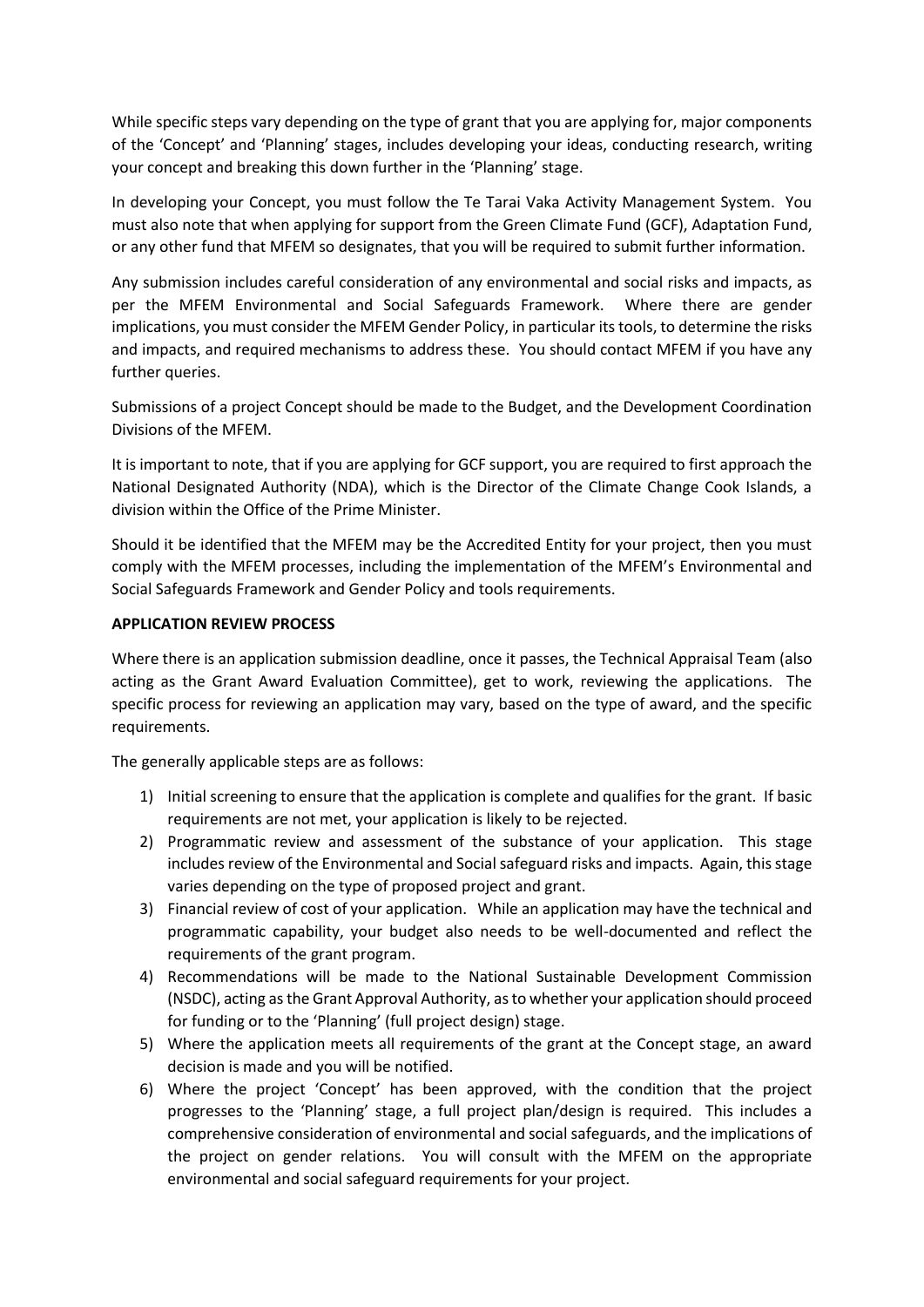- 7) You should be familiar with the Te Tarai Vaka Activity Management System, MFEM's Environmental and Social Safeguards Framework, Gender Policy and Tools and fiduciary criteria; or in the case of climate change related proposals, the MFEM Grant Evaluation Procedure for Climate Financing Mechanisms.
- 8) Should the Technical Appraisal Team require more information, they will notify you. MFEM will also be able to assist you to ensure compliance with its policies, procedures and systems.

#### **AWARD PHASE**

Once all technical assessments have been completed and approved, the award phase begins. The final decision and approval rests with the NSDC (acting as the Grant Approval Authority). The NSDC are expected to ensure that recommendations for award are fair and unbiased.

#### **NOTICE OF AWARD**

Once the final award decision is made, MFEM will send a letter of advice with a Grant Funding Agreement (GFA). The GFA is a legally binding document. When your organisation accepts the grant, by signing the GFA, you become legally obligated to carry out the full terms and conditions of the grant. Attached to the Grant Funding Agreement will be the Grant Financing Agreement.

As a grant award recipient, you are subject to the MFEM legislative requirements and to its relevant policies, procedures and systems, including MFEM's Anti- Fraud and Anti- Corruption Policy and Anti-Money Laundering and Counter Terrorism Financing Policy.

The Grant Beneficiary Procurement Rules will also be attached to the Grant Funding Agreement. You are required as an awardee, to follow the Procurement Rules and Procedures. Any non-compliance will have consequences on the continuation of your grant award.

#### **POST AWARD PHASE**

The post award phase comprises of a significant amount of work over the grant duration. This includes, implementing the grant, reporting on progress, and completing the close out. MFEM will be there to assist and ensure that your organisation complies with the grant terms and conditions. Your job is to faithfully and diligently carry out the grant program.

#### **REPORTING**

The MFEM oversees the monitoring of your progress and expenditures through the required activity monitoring and reporting procedures, including those related to environmental and social safeguard standards. This will be spelt out in the GFA.

While the majority of grant award recipients carry out grants ethically and efficiently, these monitoring procedures are necessary to maintain transparency and to prevent fraud and abuse.

The MFEM will have a Development Program Manager designated to each grant. They will work with you, and will be your contact point throughout the life of the grant. They are the ones who will review, report and conduct site visits (or appoint a representative to undertake these tasks). It is better to prevent issues by talking to your Development Program Manager to clarify grant terms or expectations than it is to submit a report and wait for problems to be identified and recourse initiated.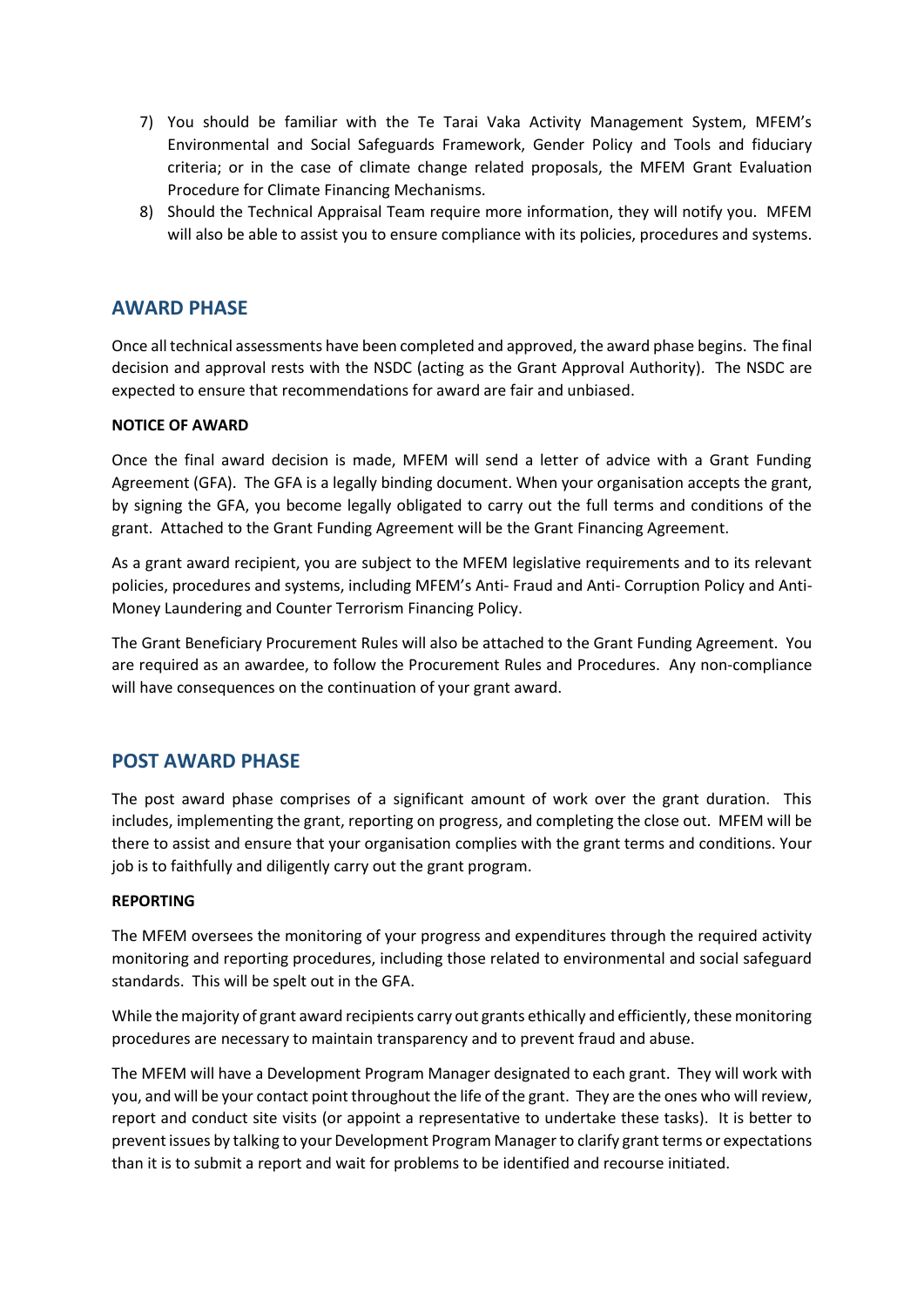The specific reporting requirements and schedules can vary for each grant. These requirements will be outlined in your GFA.

#### **AUDITING**

Both MFEM and grant award recipients must be audited. Grant recipients are expected to present audited accounts as required in the GFA.

Follow up on audit findings will be conducted to ensure that the appropriate and timely corrective action has been undertaken.

#### **CLOSE OUT**

The close out step is where the grant process ends. In order to complete a closeout, the award recipient must submit the final financial and programmatic reports required under the grant, as specified in the GFA.

The MFEM will review these reports to ensure compliance with all grant terms and conditions, as well, as to make sure that you spent all funds appropriately.

MFEM will confirm that the grant recipient has completed all the required grant work and all the applicable administrative tasks. Until MFEM confirms this, you are still responsible for fulfilling all the terms and conditions of the grant.

The closeout period can take several points if there are financial concerns or questions to reconcile. Also, if your organisation has acquired any property, plant, equipment or other fixed assets, using grant funding, the closeout step is when you must make sure to handle these assets exactly as the grant stipulates, which includes completing the appropriate reports in relation to this.

Lastly, you are required to retain your grant records for at least seven years from the date of the final expenditure report.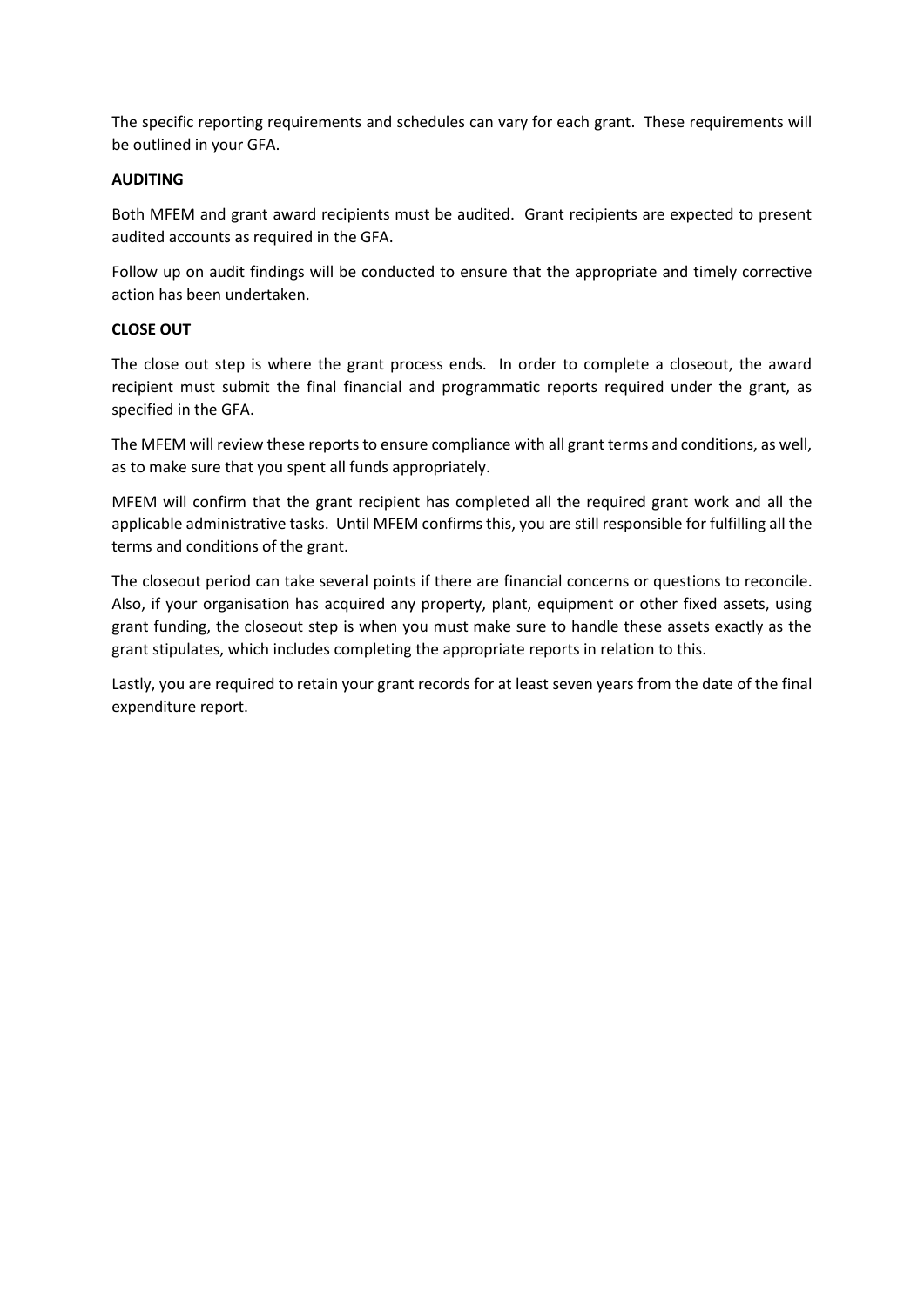### **GETTTING STARTED CHECKLIST**



Confirm that you are eligible to apply for that grant



Apply for the grant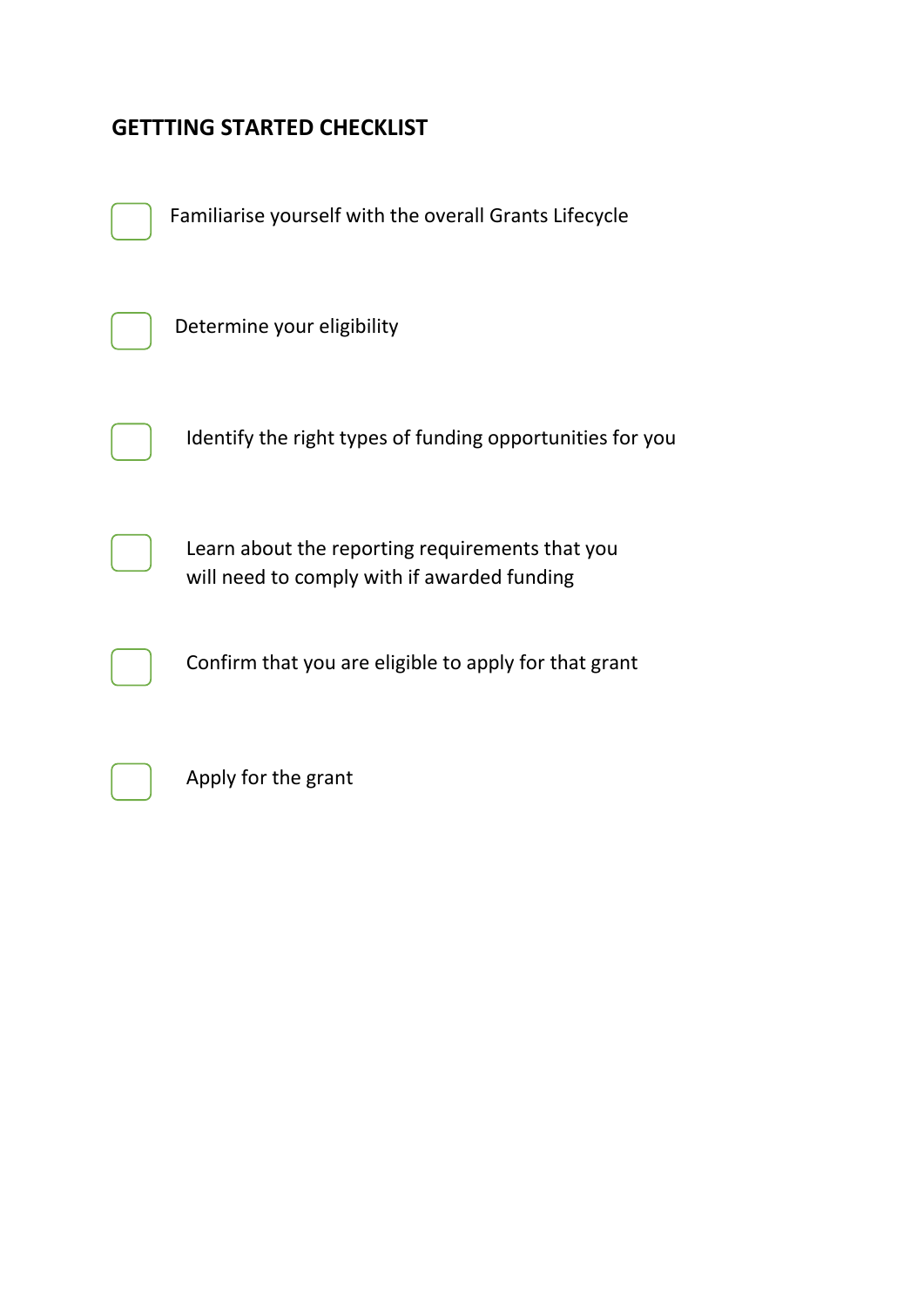### **GRANT LIFECYCLE**

| <b>Pre Award Phase</b>                                                                                                                                     |                                     |                                                                                                                                                                                                                                                                      |  |
|------------------------------------------------------------------------------------------------------------------------------------------------------------|-------------------------------------|----------------------------------------------------------------------------------------------------------------------------------------------------------------------------------------------------------------------------------------------------------------------|--|
| <b>MFEM Actions</b>                                                                                                                                        | Lifestyle steps                     | <b>Applicants Actions</b>                                                                                                                                                                                                                                            |  |
| MFEM formally announces the funding<br>opportunity, advertising it to the public<br>through its website, social and local<br>media                         | Announcing an opportunity           |                                                                                                                                                                                                                                                                      |  |
|                                                                                                                                                            | <b>Searching for Opportunities</b>  | Potential Applicants will find funding<br>opportunities that they are eligible<br>for and match their organization                                                                                                                                                   |  |
|                                                                                                                                                            | <b>Completing an application</b>    | Completing an application may take<br>time, depending on the type of<br>project and grant. Potential<br>applicants will follow the instructions<br>in the published funding<br>opportunities and submit the<br>application to the DCD and Budget<br>Division of MFEM |  |
| When an application is submitted it is<br>received and screened for compliance<br>if it passes, it will progress to the<br><b>Technical Appraisal Team</b> | <b>Receiving the Application</b>    | Once received by MFEM the applicant<br>will be notified in writing at this point<br>the grant application processing<br>begins                                                                                                                                       |  |
|                                                                                                                                                            | <b>Staying in the Loop</b>          | Applicants can track the status of<br>their application by communicating<br>with MFEM                                                                                                                                                                                |  |
| The review process depends on the<br>grant type and project proposal<br>complexity. MFEM will update<br>application on the status of their<br>application. | <b>Finishing the Review Process</b> |                                                                                                                                                                                                                                                                      |  |

| <b>Award Phase</b>                                                                                                                                                                                                                                                                           |                                               |                                                                                                                                                                                                                                           |  |
|----------------------------------------------------------------------------------------------------------------------------------------------------------------------------------------------------------------------------------------------------------------------------------------------|-----------------------------------------------|-------------------------------------------------------------------------------------------------------------------------------------------------------------------------------------------------------------------------------------------|--|
| <b>MFEM Actions</b>                                                                                                                                                                                                                                                                          | Lifestyle steps                               | <b>Applicants Actions</b>                                                                                                                                                                                                                 |  |
| When the review process has been<br>completed the applicant will be<br>notified whether or not they have<br>been awarded a grant. MFEM begins<br>working with the recipient to finalise<br>the legal grant funding agreement.<br>Following this, funds are disbursed<br>according to the GFA | <b>Notifying the Grant award</b><br>recipient |                                                                                                                                                                                                                                           |  |
|                                                                                                                                                                                                                                                                                              | <b>Beginning the work</b>                     | After applicant receives notice of<br>award and the funds disbursed, they<br>will begin the project. The grant<br>award recipient will be responsible for<br>the administrative, financial and<br>programmer requirements of the<br>award |  |